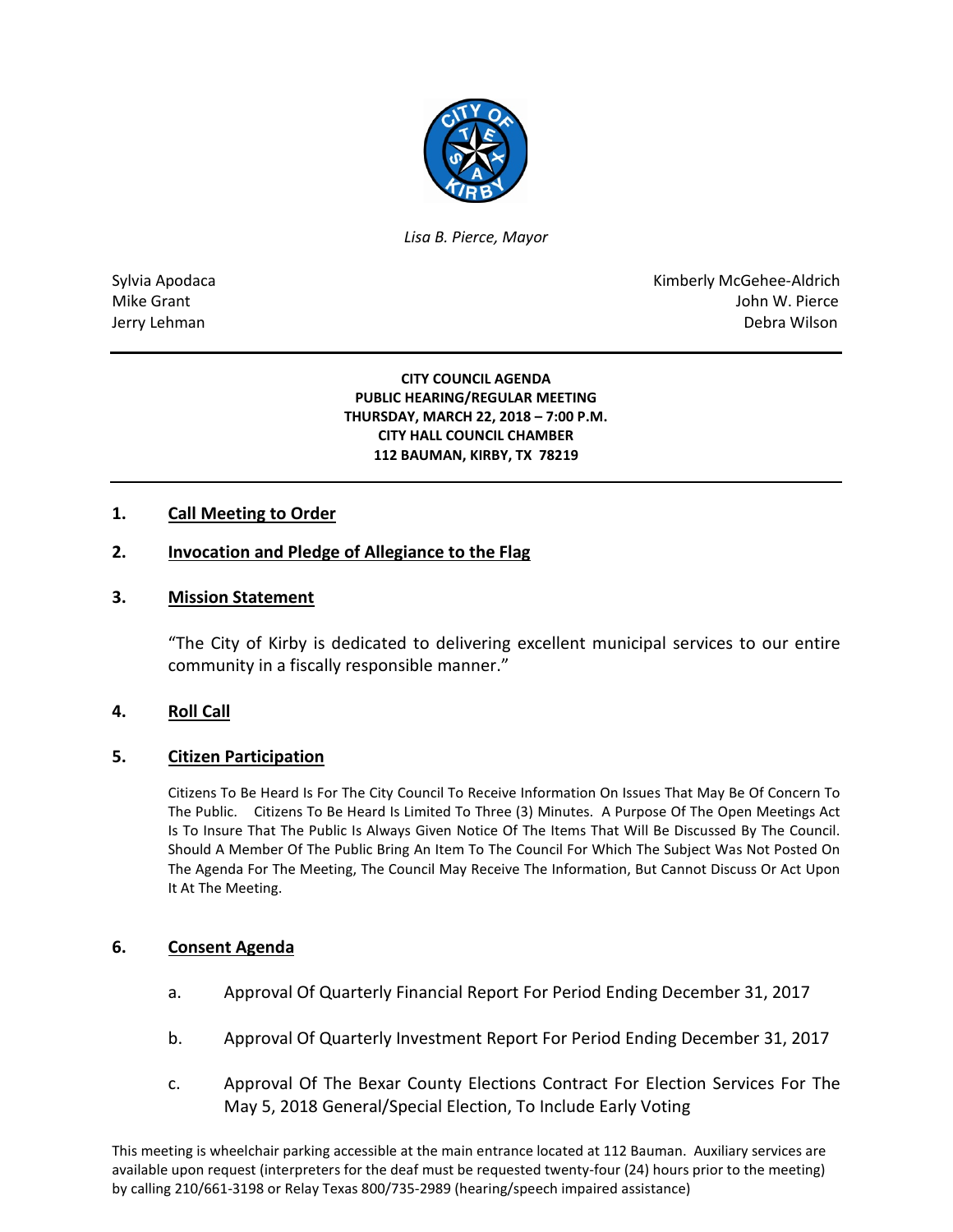## **7. Consideration Of Minutes**

a. Regular Meeting Minutes – March 8, 2018

## **8. Presentation**

a. Kirby Senior Center 25<sup>th</sup> Anniversary

## **9. Public Hearing**

- a. On A Variance To The Zoning Ordinance Section 153.072(J) To Allow Pavement Encroachment In The Right Of Way And A Five Foot Setback For The Purposes Of Allowing Large Trucks And Tankers To Enter And Exit The Site Along Gibbs Sprawl; A Variance To The Zoning Ordinance, Section 153.072 (H) To Allow A Five Foot Increase To The Maximum Driveway To Allow For A Thirty-five Foot Drive Onto FM 78; And A Variance To The Building Regulations, Section 150.16 (D)(a) To Waive The Requirement Of The Installation Of An Automatic Sprinkler System For A Building Over 500 Square Feet And Section 150.16 (D)(b)(7) To Waive The Requirement Of The Installation Of An Automatic Sprinkler System For A Fuel Canopy Exceeding 5,000 Square Feet; Located At Lot 23 Of Brehm & Weyel Subdivision, A 2.029 Acre Tract Of Land, Situated In The City Of Kirby, Texas, Commonly Known As 5565 FM 78/5601 Gibbs Sprawl, Kirby, TX.
- b. On A Variance To The 2015 International Building Code, Section 1010.1.1 For The Installation Of Forty-eight Inch Double Doors In Lieu Of The Required Minimum 32" Leaf. Located At CB 5865, LOT 23; Otherwise Known As 5565 FM 78/5601 Gibbs Sprawl, City Of Kirby, Bexar County, Texas.

# **10. Discussion And Possible Action**

a. Discussion And Possible Action On A Variance Request For A Variance To The Zoning Ordinance Section 153.072(J) To Allow Pavement Encroachment In The Right Of Way And A Five Foot Setback For The Purposes Of Allowing Large Trucks And Tankers To Enter And Exit The Site Along Gibbs Sprawl; A Variance To The Zoning Ordinance, Section 153.072 (H) To Allow A Five Foot Increase To The Maximum Driveway To Allow For A Thirty-five Foot Drive Onto FM 78; And A Variance To The Building Regulations, Section 150.16 (D)(a) To Waive The Requirement Of The Installation Of An Automatic Sprinkler System For A Building Over 500 Square Feet And Section 150.16 (D)(b)(7) To Waive The Requirement Of The Installation Of An Automatic Sprinkler System For A Fuel Canopy Exceeding 5,000 Square Feet; Located At Lot 23 Of Brehm & Weyel Subdivision, A 2.029 Acre Tract Of Land, Situated In The City Of Kirby, Texas, Commonly Known As 5565 FM 78/5601 Gibbs Sprawl, Kirby, TX.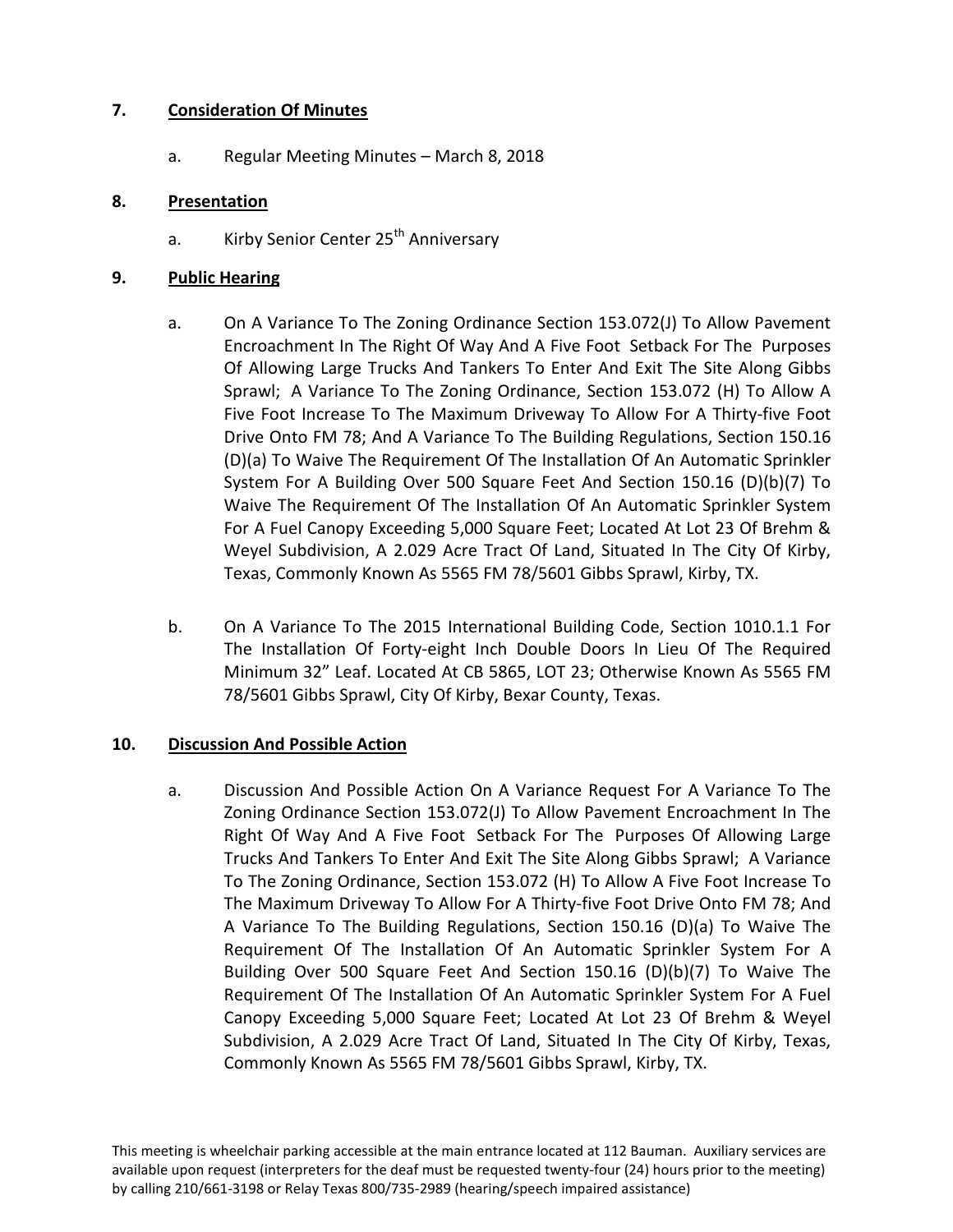- b. Discussion And Possible Action On A Variance Request Submitted By The Property Owner For A Variance To The 2015 International Building Code, Section 1010.1.1 For The Installation Of Forty-eight Inch Double Doors In Lieu Of The Required Minimum 32" Leaf. Located At CB 5865, LOT 23; Otherwise Known As 5565 FM 78/5601 Gibbs Sprawl, City Of Kirby, Bexar County, Texas.
- c. Discussion And Possible Action On 2016 2017 Audit Report
- d. Discussion And Possible Action On An Eagle Scout Project at Friendship Park by Alejandro Salas Rios, Boy Scouts Of America Troop 1412
- e. Discussion And Possible Action On Ordinance No. O-2018-831 Repealing Article IV (Construction In Public Rights-Of-Way) Of Chapter 96 – Streets And Sidewalks Of The Code Of Ordinances And Adopting New Article IV of Chapter 96 – Streets And Sidewalks Of The Code Of Ordinances. This Is The First Reading.
- f. Discussion And Possible Action On Resolution No. R-2018-700 Authorizing Submission Of The Grant Application For The National Incident Based Management System To The Office Of The Governor
- g. Discussion And Possible Action On Plans For City Owned Property On Gaiety Lane And Binz Engleman Road
- h. Discussion And Possible Action On 18 Wheelers Traveling On Ackerman Road
- i. Discussion And Possible Action On Binz Engleman Road Reconstruction Project
- j. Discussion And Possible Action Of The Preliminary Plat Being A Total Of 15.201 Acres Of Land, Out Of New City Block No. 10596 And The J.W. Garrity Survey No. 19, Abstract No. 848, New City Block 10596, County Block 4018, Bexar County, Texas, Said 15.201 Acres Being The Same Dolores Hernandez Valverde 15.217 Acre Tract Recorded In Volume 17125, Page 113, Official Public Records Of Bexar County, Texas.

# **11. Requests and Announcements**

a. Requests By Mayor And Council Members For Items To Be Placed On Future City Council Agendas And Announcements On City Events/Community Interests

# **12. Adjournment**

 Monique L. Vernon City Manager

\_\_\_\_\_\_\_\_\_\_\_\_\_\_\_\_\_\_\_\_\_\_\_\_\_\_\_

This meeting is wheelchair parking accessible at the main entrance located at 112 Bauman. Auxiliary services are available upon request (interpreters for the deaf must be requested twenty-four (24) hours prior to the meeting) by calling 210/661-3198 or Relay Texas 800/735-2989 (hearing/speech impaired assistance)